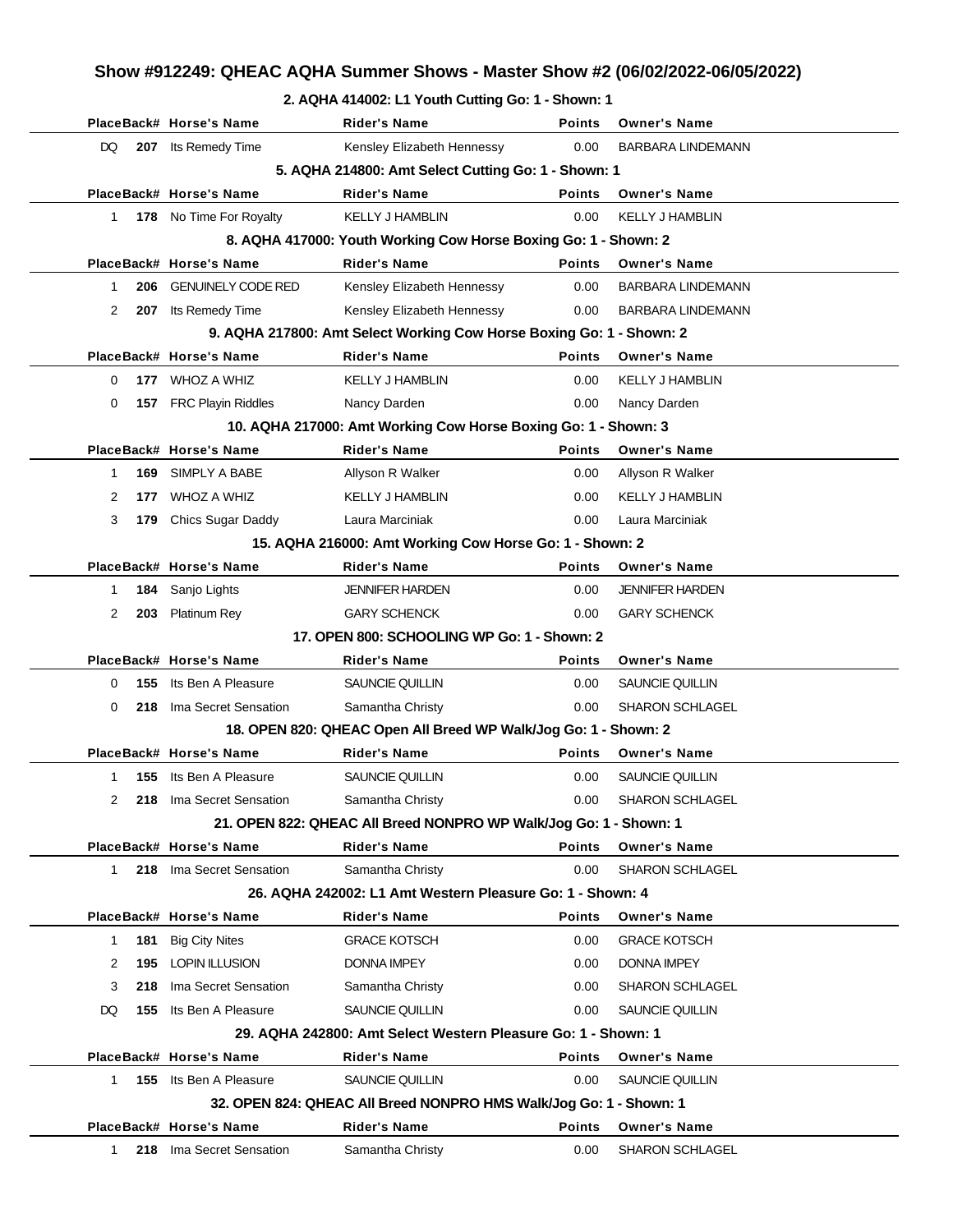#### **36. AQHA 240002: L1 Amt Western Horsemanship Go: 1 - Shown: 6**

|                       | PlaceBack# Horse's Name   | <b>Rider's Name</b>                                               | <b>Points</b> | <b>Owner's Name</b>           |
|-----------------------|---------------------------|-------------------------------------------------------------------|---------------|-------------------------------|
| 166<br>1              | Stylish Inferno           | <b>AMANDA BREWER</b>                                              | 0.00          | AMANDA &/OR LIVONA            |
| 2<br>181              | <b>Big City Nites</b>     | <b>GRACE KOTSCH</b>                                               | 0.00          | <b>GRACE KOTSCH</b>           |
| 3<br>155              | Its Ben A Pleasure        | <b>SAUNCIE QUILLIN</b>                                            | 0.00          | SAUNCIE QUILLIN               |
| 4<br>202              | Invited Bythe Cowboy      | <b>CRAIG ROPER</b>                                                | 0.00          | Roper: Craig Or Keith Shields |
| 5<br>195              | <b>LOPIN ILLUSION</b>     | <b>DONNA IMPEY</b>                                                | 0.00          | <b>DONNA IMPEY</b>            |
| 6<br>218              | Ima Secret Sensation      | <b>SHARON SCHLAGEL</b>                                            | 0.00          | <b>SHARON SCHLAGEL</b>        |
|                       |                           | 38. AQHA 240800: Amt Select Western Horsemanship Go: 1 - Shown: 4 |               |                               |
|                       | PlaceBack# Horse's Name   | <b>Rider's Name</b>                                               | <b>Points</b> | <b>Owner's Name</b>           |
| 202<br>1              | Invited Bythe Cowboy      | <b>CRAIG ROPER</b>                                                | 0.00          | Roper: Craig Or Keith Shields |
| $\overline{2}$<br>218 | Ima Secret Sensation      | <b>SHARON SCHLAGEL</b>                                            | 0.00          | <b>SHARON SCHLAGEL</b>        |
| 155<br>DQ             | Its Ben A Pleasure        | SAUNCIE QUILLIN                                                   | 0.00          | SAUNCIE QUILLIN               |
| DQ<br>181             | <b>Big City Nites</b>     | <b>GRACE KOTSCH</b>                                               | 0.00          | <b>GRACE KOTSCH</b>           |
|                       |                           | 42. AQHA 236002: L1 Amt Western Riding Go: 1 - Shown: 2           |               |                               |
|                       | PlaceBack# Horse's Name   | <b>Rider's Name</b>                                               | <b>Points</b> | <b>Owner's Name</b>           |
| DQ<br>171             | <b>Toblerony Pony</b>     | Ida Higgins                                                       | 0.00          | Debbie Walker                 |
| DQ.<br>238            | Whizen Thru The Cash      | <b>Cindy Harbert</b>                                              | 0.00          | Sarah Vernon                  |
|                       |                           | 48. AQHA 110909: Ranch Trail Go: 1 - Shown: 8                     |               |                               |
|                       | PlaceBack# Horse's Name   | <b>Rider's Name</b>                                               | <b>Points</b> | <b>Owner's Name</b>           |
| 156<br>1              | <b>DILLON STARLIGHT</b>   | <b>RACHEL FINGERLE</b>                                            | 0.00          | RACHEL FINGERLE               |
| 2<br>188              | Alpha Gun Shiner          | STEPHANIE BOYES                                                   | 0.00          | <b>STEPHANIE BOYES</b>        |
| 3<br>198              | Shes Got Voodoo           | <b>KATHY TORRES</b>                                               | 0.00          | Lysbeth Wiggins               |
| 4<br>160              | Cee My Foolish Tangy      | <b>SARAH CLIFFORD</b>                                             | 0.00          | NANCY W CARREL                |
| 5<br>197              | Jewels Smart Remedy       | <b>SARAH CLIFFORD</b>                                             | 0.00          | JACK AND BEV SPARROWK         |
| 6<br>168              | <b>Wild Haired Weezle</b> | Debbie King                                                       | 0.00          | Debbie King                   |
| 7<br>199              | <b>BR Badger Smoke</b>    | <b>KATHY TORRES</b>                                               | 0.00          | Sarah Ann Westfall            |
| 8<br>201              | Betcha One Tyme           | <b>KATHY TORRES</b>                                               | 0.00          | Morgan Varney                 |
|                       |                           | 49. AQHA 210909: Amt Ranch Trail Go: 1 - Shown: 10                |               |                               |
|                       | PlaceBack# Horse's Name   | Rider's Name                                                      | <b>Points</b> | <b>Owner's Name</b>           |
| 1                     | 166 Stylish Inferno       | AMANDA BREWER                                                     | 0.00          | AMANDA &/OR LIVONA            |
| 2<br>165              | <b>BOOM BOX DANCER</b>    | KIMBAL GRIFFITH                                                   | 0.00          | KIMBAL GRIFFITH               |
| 3<br>199              | <b>BR Badger Smoke</b>    | Sarah Ann Westfall                                                | 0.00          | Sarah Ann Westfall            |
| 4<br>201              | Betcha One Tyme           | Morgan Varney                                                     | 0.00          | Morgan Varney                 |
| 5<br>182              | Ole Pal Hal               | Kimberley H Donlon                                                | 0.00          | Kimberley H Donlon            |
| 6<br>215              | Pale Spin                 | <b>BARBIE FOWLER</b>                                              | 0.00          | <b>BARBIE FOWLER</b>          |
| 7<br>184              | Sanjo Lights              | <b>JENNIFER HARDEN</b>                                            | 0.00          | <b>JENNIFER HARDEN</b>        |
| 8<br>177              | WHOZ A WHIZ               | <b>KELLY J HAMBLIN</b>                                            | 0.00          | <b>KELLY J HAMBLIN</b>        |
| 9<br>202              | Invited Bythe Cowboy      | <b>CRAIG ROPER</b>                                                | 0.00          | Roper: Craig Or Keith Shields |
| 10<br>179             | <b>Chics Sugar Daddy</b>  | Laura Marciniak                                                   | 0.00          | Laura Marciniak               |
|                       |                           | 51. AQHA 103100: Yearling Stallions Go: 1 - Shown: 1              |               |                               |
|                       | PlaceBack# Horse's Name   | <b>Rider's Name</b>                                               | <b>Points</b> | <b>Owner's Name</b>           |
| 1                     | 232 Virtuosos             | ALEJANDRO RAMOS                                                   | 0.00          | TOM AND/OR CHERI GAYTON       |
|                       |                           | 53. AQHA 103300: Three Yr Old Stallions Go: 1 - Shown: 1          |               |                               |
|                       | PlaceBack# Horse's Name   | <b>Rider's Name</b>                                               | <b>Points</b> | <b>Owner's Name</b>           |
| 1<br>220              | Victorious Touchdown      | ALEJANDRO RAMOS                                                   | 0.00          | TOM AND/OR CHERI GAYTON       |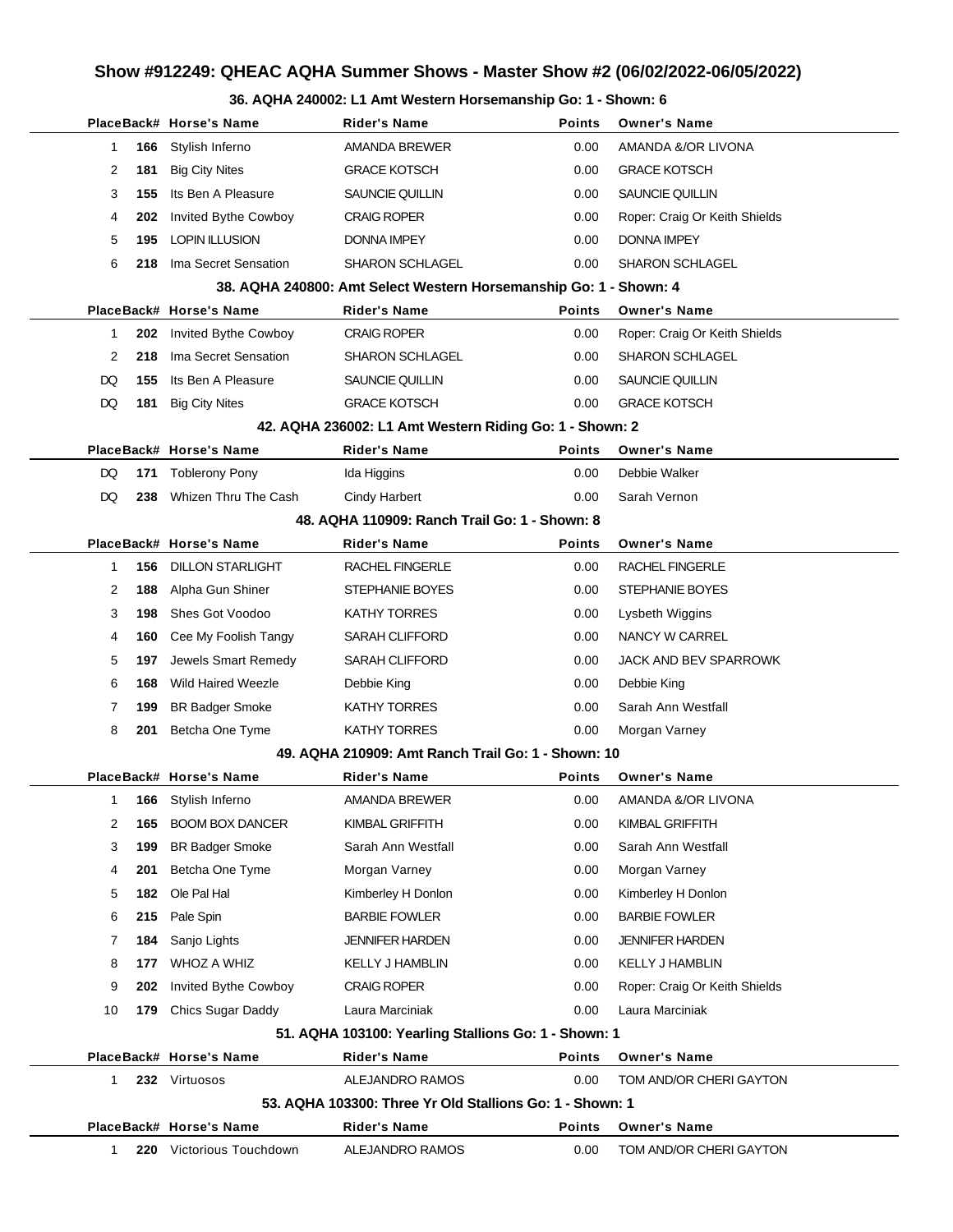**54. AQHA 103400: Aged Stallions Go: 1 - Shown: 1**

|                     | PlaceBack# Horse's Name  | <b>Rider's Name</b>                                                    | <b>Points</b> | <b>Owner's Name</b>               |
|---------------------|--------------------------|------------------------------------------------------------------------|---------------|-----------------------------------|
| 1                   | 231 Kay Cees Jet Settin  | ALEJANDRO RAMOS                                                        | 0.00          | TOM AND/OR CHERI GAYTON           |
|                     |                          | 56. AQHA 203100: Amt Yearling Stallions Go: 1 - Shown: 1               |               |                                   |
|                     | PlaceBack# Horse's Name  | <b>Rider's Name</b>                                                    | <b>Points</b> | <b>Owner's Name</b>               |
| 1                   | 232 Virtuosos            | <b>CHERI GAYTON</b>                                                    | 0.00          | TOM AND/OR CHERI GAYTON           |
|                     |                          | 58. AQHA 203300: Amt Three Yr Old Stallions Go: 1 - Shown: 1           |               |                                   |
|                     | PlaceBack# Horse's Name  | <b>Rider's Name</b>                                                    | Points        | <b>Owner's Name</b>               |
| 1.                  | 220 Victorious Touchdown | <b>CHERI GAYTON</b>                                                    | 0.00          | TOM AND/OR CHERI GAYTON           |
|                     |                          | 59. AQHA 203400: Amt Aged Stallions Go: 1 - Shown: 1                   |               |                                   |
|                     | PlaceBack# Horse's Name  | <b>Rider's Name</b>                                                    | <b>Points</b> | <b>Owner's Name</b>               |
| $\mathbf{1}$        | 231 Kay Cees Jet Settin  | <b>CHERI GAYTON</b>                                                    | 0.00          | TOM AND/OR CHERI GAYTON           |
|                     |                          | 61. AQHA 107400: Yearling Geldings Go: 1 - Shown: 1                    |               |                                   |
|                     | PlaceBack# Horse's Name  | <b>Rider's Name</b>                                                    | <b>Points</b> | <b>Owner's Name</b>               |
| 1                   | 223 IMA COOL CAT         | ALEJANDRO RAMOS                                                        | 0.00          | <b>GARY &amp; PATRICIA ARLUCK</b> |
|                     |                          | 64. AQHA 107700: Aged Geldings Go: 1 - Shown: 1                        |               |                                   |
|                     | PlaceBack# Horse's Name  | <b>Rider's Name</b>                                                    | <b>Points</b> | <b>Owner's Name</b>               |
| 1                   | 192 You Bet Hes Smart    | <b>DALE TINGLE</b>                                                     | 0.00          | <b>SANDY BALLARD</b>              |
|                     |                          | 65. AQHA 177000: Performance Halter Geldings Go: 1 - Shown: 1          |               |                                   |
|                     | PlaceBack# Horse's Name  | <b>Rider's Name</b>                                                    | <b>Points</b> | <b>Owner's Name</b>               |
| 1.                  | 213 TWITTER THIS KID     | <b>DALE TINGLE</b>                                                     | 0.00          | <b>SANDY BALLARD</b>              |
|                     |                          | 76. AQHA 105400: Yearling Mares Go: 1 - Shown: 1                       |               |                                   |
|                     | PlaceBack# Horse's Name  | <b>Rider's Name</b>                                                    | <b>Points</b> | <b>Owner's Name</b>               |
| 1                   | 212 BETTER WITH BUTTER   | <b>DALE TINGLE</b>                                                     | 0.00          | <b>SANDY BALLARD</b>              |
|                     |                          | 77. AQHA 105500: Two Yr Old Mares Go: 1 - Shown: 1                     |               |                                   |
|                     | PlaceBack# Horse's Name  | <b>Rider's Name</b>                                                    | <b>Points</b> | <b>Owner's Name</b>               |
| 1.                  | 158 FR Meet Me In Rome   | KATHY RAUCH                                                            | 0.00          | <b>JIM &amp; KATHY RAUCH</b>      |
|                     |                          | 79. AQHA 105700: Aged Mares Go: 1 - Shown: 1                           |               |                                   |
|                     | PlaceBack# Horse's Name  | <b>Rider's Name</b>                                                    | <b>Points</b> | <b>Owner's Name</b>               |
| $\mathbf{1}$        | 191 HR TEXAS ANGEL       | <b>DALE TINGLE</b>                                                     | 0.00          | <b>SANDY BALLARD</b>              |
|                     |                          | 82. AQHA 205500: Amt Two Yr Old Mares Go: 1 - Shown: 1                 |               |                                   |
|                     | PlaceBack# Horse's Name  | Rider's Name                                                           | <b>Points</b> | <b>Owner's Name</b>               |
| $\mathbf{1}$        | 158 FR Meet Me In Rome   | KATHY RAUCH                                                            | 0.00          | <b>JIM &amp; KATHY RAUCH</b>      |
|                     |                          | 100. OPEN 833: QHEAC All Breed NONPRO Trail Walk/Trot Go: 1 - Shown: 2 |               |                                   |
|                     | PlaceBack# Horse's Name  | Rider's Name                                                           | <b>Points</b> | <b>Owner's Name</b>               |
| 155<br>$\mathbf{1}$ | Its Ben A Pleasure       | <b>SHARON SCHLAGEL</b>                                                 | 0.00          | SAUNCIE QUILLIN                   |
| 2                   | 218 Ima Secret Sensation | Samantha Christy                                                       | 0.00          | <b>SHARON SCHLAGEL</b>            |
|                     |                          | 105. AQHA 238002: L1 Amt Trail Go: 1 - Shown: 1                        |               |                                   |
|                     | PlaceBack# Horse's Name  | <b>Rider's Name</b>                                                    | <b>Points</b> | <b>Owner's Name</b>               |
| $\mathbf{1}$        | 155 Its Ben A Pleasure   | SAUNCIE QUILLIN                                                        | 0.00          | SAUNCIE QUILLIN                   |
|                     |                          | 108. AQHA 238800: Amt Select Trail Go: 1 - Shown: 1                    |               |                                   |
|                     | PlaceBack# Horse's Name  | <b>Rider's Name</b>                                                    | <b>Points</b> | <b>Owner's Name</b>               |
| 1                   | 222 SPICEY CHIP          | KARMA SWANSON                                                          | 0.00          | <b>LYNN RAMSEY</b>                |
|                     |                          | 136, OPEN 6012: QHEAC NON-PRO REINING ALL BREED Go: 1 - Shown: 3       |               |                                   |
|                     | PlaceBack# Horse's Name  | Rider's Name                                                           | Points        | <b>Owner's Name</b>               |
| $\mathbf{1}$<br>227 | Paleface Spook           | <b>JAMES GRECH</b>                                                     | 0.00          | <b>JAMES GRECH</b>                |
|                     |                          |                                                                        |               |                                   |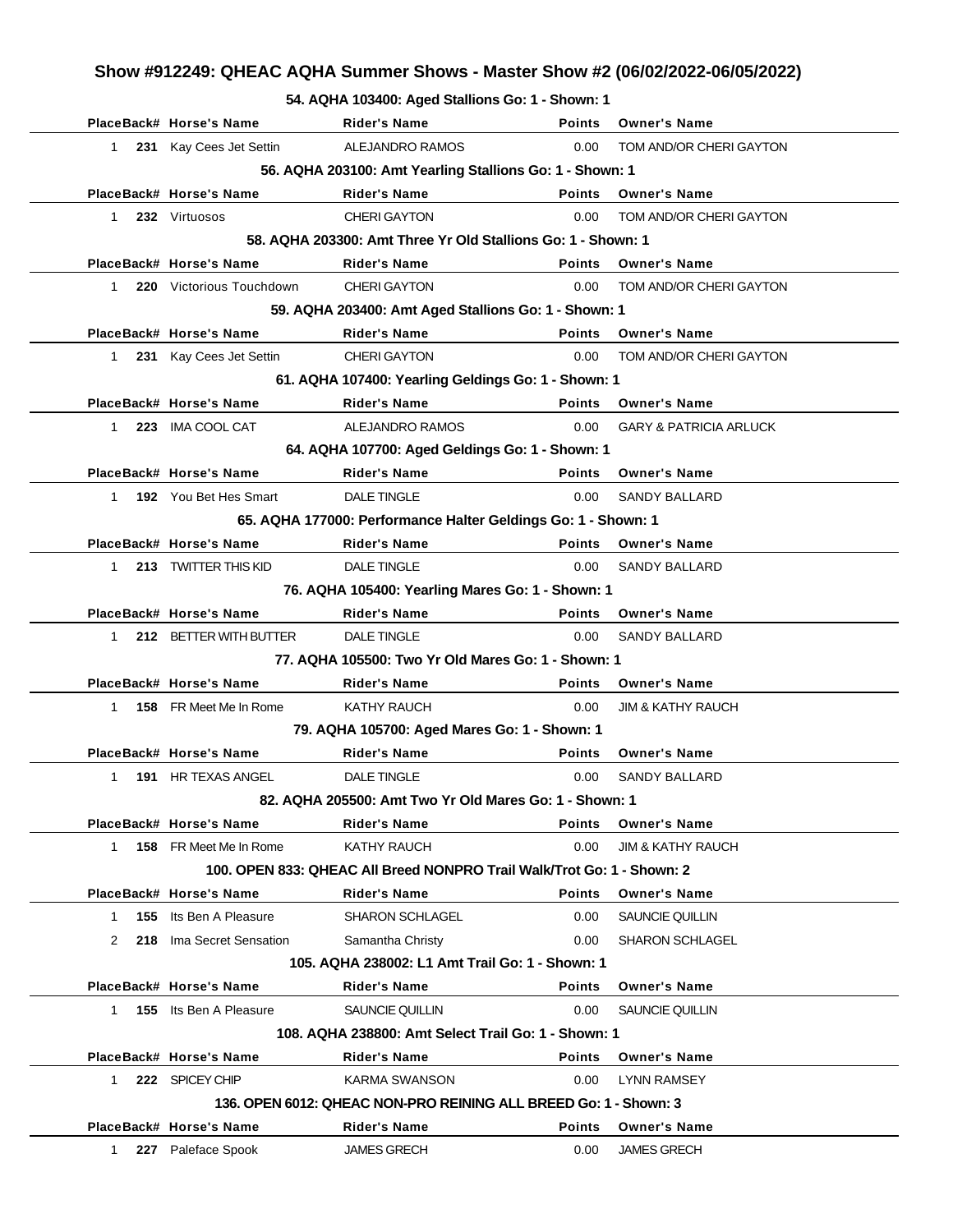|              |     | 240 Babys At The Bar    | Sophia Calamari                                                   | 0.00          | Catherine Olson               |
|--------------|-----|-------------------------|-------------------------------------------------------------------|---------------|-------------------------------|
|              |     |                         | 137. AQHA 234002: L1 Amt Reining Go: 1 - Shown: 4                 |               |                               |
|              |     | PlaceBack# Horse's Name | <b>Rider's Name</b>                                               | <b>Points</b> | <b>Owner's Name</b>           |
| 1            |     | 175 SJR Golden Girl     | DEBBIE E DIAZ                                                     | 0.00          | <b>DEBBIE E DIAZ</b>          |
| 2            | 237 | Never Forget Spooks     | Susan Atkinson                                                    | 0.00          | Susan Atkinson                |
| DQ           | 238 | Whizen Thru The Cash    | <b>Cindy Harbert</b>                                              | 0.00          | Sarah Vernon                  |
| DQ           | 167 | SM Custom Play Chic     | Regina Needham                                                    | 0.00          | Regina Needham                |
|              |     |                         | 141. AQHA 234000: Amt Reining Go: 1 - Shown: 4                    |               |                               |
|              |     | PlaceBack# Horse's Name | <b>Rider's Name</b>                                               | <b>Points</b> | <b>Owner's Name</b>           |
| 1            | 203 | <b>Platinum Rey</b>     | <b>GARY SCHENCK</b>                                               | 0.00          | <b>GARY SCHENCK</b>           |
| 2            | 175 | SJR Golden Girl         | TONY C DIAZ                                                       | 0.00          | DEBBIE E DIAZ                 |
| 3            | 243 | <b>BIG BAD BOBBI</b>    | <b>DEBBIE LAMSON</b>                                              | 0.00          | RYLEE AND/OR DEBORAH          |
| DQ           | 237 | Never Forget Spooks     | Susan Atkinson                                                    | 0.00          | Susan Atkinson                |
|              |     |                         | 142. OPEN 6013: QHEAC REINING OPEN ALL BREED/AGE Go: 1 - Shown: 5 |               |                               |
|              |     | PlaceBack# Horse's Name | <b>Rider's Name</b>                                               | <b>Points</b> | <b>Owner's Name</b>           |
| 1            | 188 | Alpha Gun Shiner        | STEPHANIE BOYES                                                   | 0.00          | <b>STEPHANIE BOYES</b>        |
| 2            | 240 | Babys At The Bar        | Sophia Calamari                                                   | 0.00          | Catherine Olson               |
| 3            | 203 | <b>Platinum Rey</b>     | <b>GARY SCHENCK</b>                                               | 0.00          | <b>GARY SCHENCK</b>           |
|              |     |                         | 144. AQHA 143004: L1 Ranch Riding Go: 1 - Shown: 5                |               |                               |
|              |     | PlaceBack# Horse's Name | <b>Rider's Name</b>                                               | <b>Points</b> | <b>Owner's Name</b>           |
| $\mathbf{1}$ | 188 | Alpha Gun Shiner        | STEPHANIE BOYES                                                   | 0.00          | STEPHANIE BOYES               |
| 2            | 198 | Shes Got Voodoo         | <b>KATHY TORRES</b>                                               | 0.00          | Lysbeth Wiggins               |
| 3            | 194 | Smokin Jo Cash          | STEPHANIE BOYES                                                   | 0.00          | <b>TERESA SEALANDER</b>       |
| 4            | 199 | <b>BR Badger Smoke</b>  | Sarah Ann Westfall                                                | 0.00          | Sarah Ann Westfall            |
| 5            | 201 | Betcha One Tyme         | Morgan Varney                                                     | 0.00          | Morgan Varney                 |
|              |     |                         | 146. AQHA 143100: Junior Ranch Riding Go: 1 - Shown: 3            |               |                               |
|              |     | PlaceBack# Horse's Name | <b>Rider's Name</b>                                               | <b>Points</b> | <b>Owner's Name</b>           |
|              |     |                         |                                                                   |               |                               |
| 1            | 164 | Stylish In My Boots     | <b>HEATHER BRYANT</b>                                             | 0.00          | <b>HEATHER BRYANT</b>         |
| 2            | 198 | Shes Got Voodoo         | <b>KATHY TORRES</b>                                               | 0.00          | Lysbeth Wiggins               |
| 3<br>201     |     | Betcha One Tyme         | Morgan Varney                                                     | 0.00          | Morgan Varney                 |
|              |     |                         | 148. AQHA 243002: L1 Amt Ranch Riding Go: 1 - Shown: 6            |               |                               |
|              |     | PlaceBack# Horse's Name | <b>Rider's Name</b>                                               | <b>Points</b> | <b>Owner's Name</b>           |
| $\mathbf{1}$ | 169 | SIMPLY A BABE           | Allyson R Walker                                                  | 0.00          | Allyson R Walker              |
| 2            | 167 | SM Custom Play Chic     | Regina Needham                                                    | 0.00          | Regina Needham                |
| 3            | 179 | Chics Sugar Daddy       | Laura Marciniak                                                   | 0.00          | Laura Marciniak               |
| 4            | 170 | Sista From Anotha Mr    | Stephen R Walker                                                  | 0.00          | Stephen R Walker              |
| 5            | 202 | Invited Bythe Cowboy    | <b>CRAIG ROPER</b>                                                | 0.00          | Roper: Craig Or Keith Shields |
| 6            | 162 | Louis Bonner            | Meghan Carr                                                       | 0.00          | Meghan Carr                   |
|              |     |                         | 150. AQHA 243000: Amt Ranch Riding Go: 1 - Shown: 5               |               |                               |
|              |     | PlaceBack# Horse's Name | <b>Rider's Name</b>                                               | <b>Points</b> | <b>Owner's Name</b>           |
| 1            | 177 | WHOZ A WHIZ             | <b>KELLY J HAMBLIN</b>                                            | 0.00          | <b>KELLY J HAMBLIN</b>        |
| 2            | 243 | <b>BIG BAD BOBBI</b>    | DEBBIE LAMSON                                                     | 0.00          | RYLEE AND/OR DEBORAH          |
| 3            | 215 | Pale Spin               | <b>BARBIE FOWLER</b>                                              | 0.00          | <b>BARBIE FOWLER</b>          |
| 4            | 179 | Chics Sugar Daddy       | Laura Marciniak                                                   | 0.00          | Laura Marciniak               |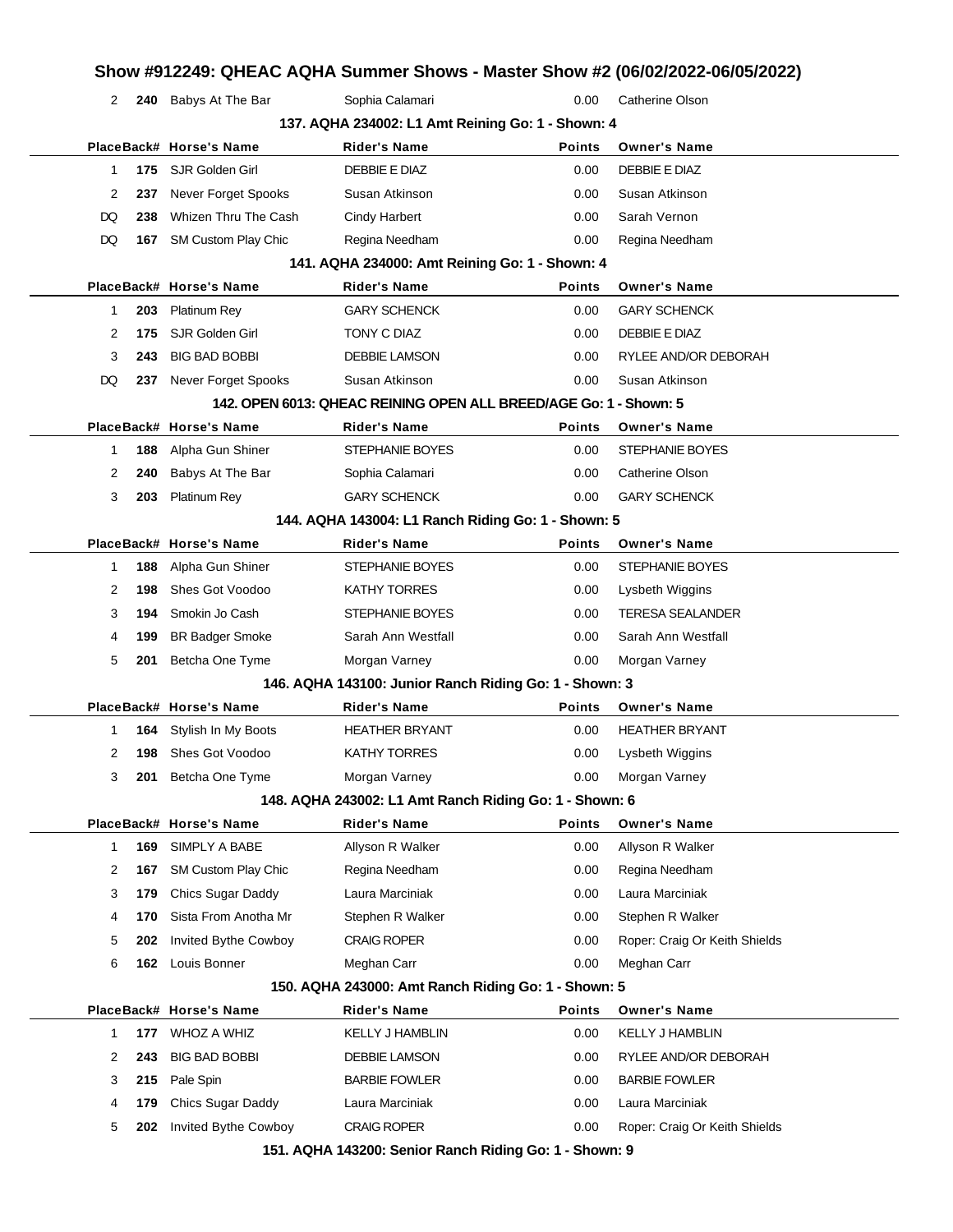|              |     | PlaceBack# Horse's Name     | <b>Rider's Name</b>                                               | <b>Points</b> | <b>Owner's Name</b>     |
|--------------|-----|-----------------------------|-------------------------------------------------------------------|---------------|-------------------------|
| 1            | 156 | <b>DILLON STARLIGHT</b>     | RACHEL FINGERLE                                                   | 0.00          | <b>RACHEL FINGERLE</b>  |
| 2            | 194 | Smokin Jo Cash              | STEPHANIE BOYES                                                   | 0.00          | <b>TERESA SEALANDER</b> |
| 3            | 160 | Cee My Foolish Tangy        | SARAH CLIFFORD                                                    | 0.00          | NANCY W CARREL          |
| 4            | 199 | <b>BR Badger Smoke</b>      | Sarah Ann Westfall                                                | 0.00          | Sarah Ann Westfall      |
| 5            | 177 | WHOZ A WHIZ                 | KELLY J HAMBLIN                                                   | 0.00          | <b>KELLY J HAMBLIN</b>  |
| 6            | 179 | <b>Chics Sugar Daddy</b>    | Laura Marciniak                                                   | 0.00          | Laura Marciniak         |
| 7            | 188 | Alpha Gun Shiner            | STEPHANIE BOYES                                                   | 0.00          | STEPHANIE BOYES         |
| 8            | 207 | Its Remedy Time             | Kensley Elizabeth Hennessy                                        | 0.00          | BARBARA LINDEMANN       |
| 9            | 206 | <b>GENUINELY CODE RED</b>   | Kensley Elizabeth Hennessy                                        | 0.00          | BARBARA LINDEMANN       |
|              |     |                             | 156. AQHA 122000: Dally Team Roping - Heading Go: 1 - Shown: 5    |               |                         |
|              |     | PlaceBack# Horse's Name     | <b>Rider's Name</b>                                               | <b>Points</b> | <b>Owner's Name</b>     |
| DQ           | 208 | YY Showstoppin Shine        | Wes Chappell                                                      | 0.00          | Jane Rude               |
| DQ           | 216 | HIRE PEPPY J FOR CASH       | <b>DALE TINGLE</b>                                                | 0.00          | <b>DARLENE TINGLE</b>   |
| DQ           | 221 | <b>MS MARILYN MONROAN</b>   | <b>DARLENE TINGLE</b>                                             | 0.00          | <b>SANDY BALLARD</b>    |
| DQ           | 213 | <b>TWITTER THIS KID</b>     | Anthony Arroyo Picado                                             | 0.00          | <b>SANDY BALLARD</b>    |
| DQ           |     | 214 PEPPY JAYS PANTS        | Anthony Arroyo Picado                                             | 0.00          | ANNA LUCINDA BOWEN      |
|              |     |                             | 157. AQHA 124000: Dally Team Roping - Heeling Go: 1 - Shown: 5    |               |                         |
|              |     | PlaceBack# Horse's Name     | <b>Rider's Name</b>                                               | <b>Points</b> | <b>Owner's Name</b>     |
| 1            | 208 | YY Showstoppin Shine        | Wes Chappell                                                      | 0.00          | Jane Rude               |
| 2            | 213 | <b>TWITTER THIS KID</b>     | Anthony Arroyo Picado                                             | 0.00          | SANDY BALLARD           |
| 3            |     | 214 PEPPY JAYS PANTS        | Anthony Arroyo Picado                                             | 0.00          | ANNA LUCINDA BOWEN      |
| DQ           | 216 | HIRE PEPPY J FOR CASH       | <b>DALE TINGLE</b>                                                | 0.00          | DARLENE TINGLE          |
| DQ           | 221 | MS MARILYN MONROAN          | DARLENE TINGLE                                                    | 0.00          | SANDY BALLARD           |
|              |     |                             | 160. AQHA 114000: Cutting Go: 1 - Shown: 3                        |               |                         |
|              |     | PlaceBack# Horse's Name     | <b>Rider's Name</b>                                               | <b>Points</b> | <b>Owner's Name</b>     |
| $\mathbf{1}$ | 217 | <b>Bills Smart Starlite</b> | Jessie Dancer                                                     | 0.00          | Raymond C Mr And/Or Mrs |
| 2            | 186 | <b>Magical Fox</b>          | Jaton L Lord                                                      | 0.00          | Diane E Athey           |
| 3            | 185 | <b>Rebel Beez</b>           | Jaton L Lord                                                      | 0.00          | Jaton Lord Horses, Inc. |
|              |     |                             | 9000. AQHA 101000: Grand Champion Stallions Go: 1 - Shown: 3      |               |                         |
|              |     | PlaceBack# Horse's Name     | <b>Rider's Name</b>                                               | Points        | <b>Owner's Name</b>     |
| 1            |     | 220 Victorious Touchdown    | ALEJANDRO RAMOS                                                   | 0.00          | TOM AND/OR CHERI GAYTON |
|              |     |                             | 9001. AQHA 101100: Reserve Champion Stallions Go: 1 - Shown: 3    |               |                         |
|              |     | PlaceBack# Horse's Name     | <b>Rider's Name</b>                                               | <b>Points</b> | <b>Owner's Name</b>     |
| 1.           |     | 232 Virtuosos               | <b>ALEJANDRO RAMOS</b>                                            | 0.00          | TOM AND/OR CHERI GAYTON |
|              |     |                             | 9002. AQHA 201000: Amt Grand Champion Stallion Go: 1 - Shown: 3   |               |                         |
|              |     | PlaceBack# Horse's Name     | <b>Rider's Name</b>                                               | <b>Points</b> | <b>Owner's Name</b>     |
| 1.           |     | 220 Victorious Touchdown    | <b>CHERI GAYTON</b>                                               | 0.00          | TOM AND/OR CHERI GAYTON |
|              |     |                             | 9003. AQHA 201100: Amt Reserve Champion Stallion Go: 1 - Shown: 3 |               |                         |
|              |     | PlaceBack# Horse's Name     | <b>Rider's Name</b>                                               | <b>Points</b> | <b>Owner's Name</b>     |
| 1.           |     | 232 Virtuosos               | <b>CHERI GAYTON</b>                                               | 0.00          | TOM AND/OR CHERI GAYTON |
|              |     |                             | 9004. AQHA 101400: Grand Champion Geldings Go: 1 - Shown: 2       |               |                         |
|              |     | PlaceBack# Horse's Name     | <b>Rider's Name</b>                                               | <b>Points</b> | <b>Owner's Name</b>     |
| 1            |     | 192 You Bet Hes Smart       | SANDY BALLARD                                                     | 0.00          | SANDY BALLARD           |
|              |     |                             | 9005. AQHA 101500: Reserve Champion Gelding Go: 1 - Shown: 2      |               |                         |
|              |     | PlaceBack# Horse's Name     | <b>Rider's Name</b>                                               | Points        | <b>Owner's Name</b>     |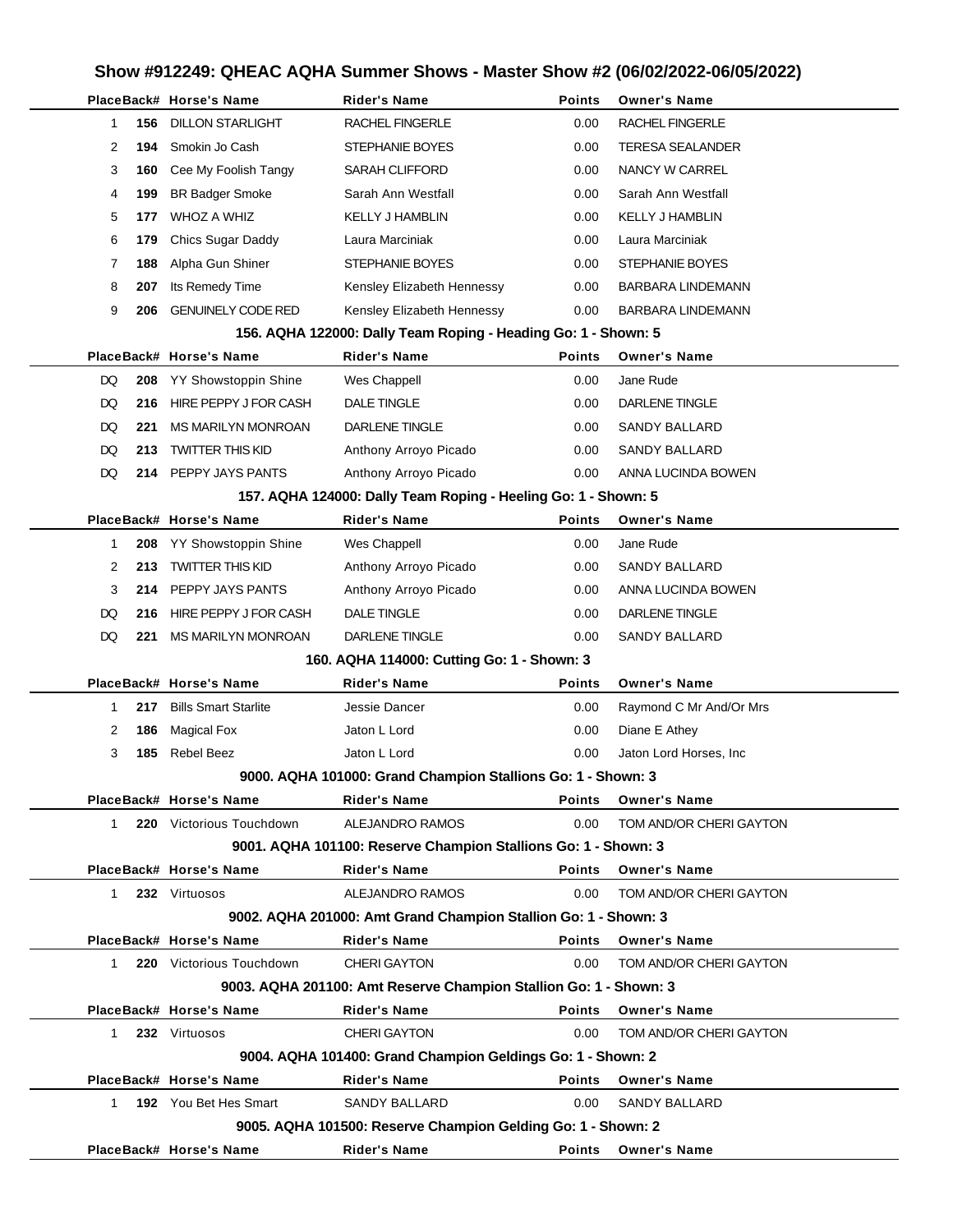| Show #912249: QHEAC AQHA Summer Shows - Master Show #2 (06/02/2022-06/05/2022) |                                                          |                                                           |               |                                   |  |  |  |  |  |
|--------------------------------------------------------------------------------|----------------------------------------------------------|-----------------------------------------------------------|---------------|-----------------------------------|--|--|--|--|--|
| 223                                                                            | IMA COOL CAT                                             | ALEJANDRO RAMOS                                           | 0.00          | <b>GARY &amp; PATRICIA ARLUCK</b> |  |  |  |  |  |
|                                                                                | 9010. AQHA 101200: Grand Champion Mares Go: 1 - Shown: 3 |                                                           |               |                                   |  |  |  |  |  |
|                                                                                | PlaceBack# Horse's Name                                  | <b>Rider's Name</b>                                       | <b>Points</b> | <b>Owner's Name</b>               |  |  |  |  |  |
| 191                                                                            | HR TEXAS ANGEL                                           | SANDY BALLARD                                             | 0.00          | SANDY BALLARD                     |  |  |  |  |  |
|                                                                                |                                                          | 9011. AQHA 101300: Reserve Champion Mare Go: 1 - Shown: 3 |               |                                   |  |  |  |  |  |
|                                                                                | PlaceBack# Horse's Name                                  | <b>Rider's Name</b>                                       | <b>Points</b> | <b>Owner's Name</b>               |  |  |  |  |  |
| 158                                                                            | FR Meet Me In Rome                                       | KATHY RAUCH                                               | 0.00          | <b>JIM &amp; KATHY RAUCH</b>      |  |  |  |  |  |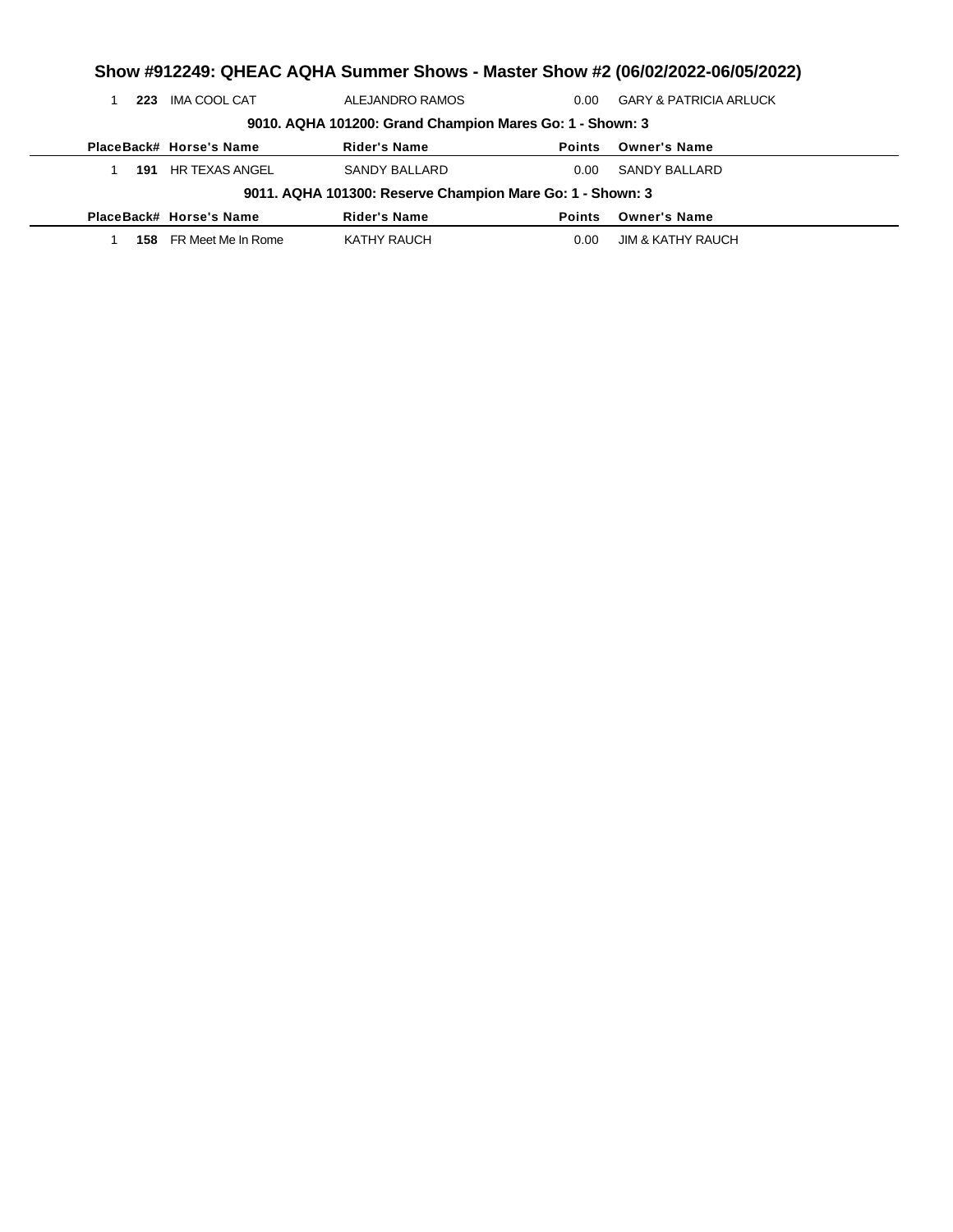#### **2. AQHA 414002: L1 Youth Cutting Go: 1 - Shown: 1**

|                |     | PlaceBack# Horse's Name       | <b>Rider's Name</b>                                                  | <b>Points</b> | <b>Owner's Name</b>      |
|----------------|-----|-------------------------------|----------------------------------------------------------------------|---------------|--------------------------|
| 1              |     | 207 Its Remedy Time           | Kensley Elizabeth Hennessy                                           | 0.00          | <b>BARBARA LINDEMANN</b> |
|                |     |                               | 5. AQHA 214800: Amt Select Cutting Go: 1 - Shown: 1                  |               |                          |
|                |     | PlaceBack# Horse's Name       | <b>Rider's Name</b>                                                  | <b>Points</b> | <b>Owner's Name</b>      |
| $\mathbf{1}$   |     | 178 No Time For Royalty       | <b>KELLY J HAMBLIN</b>                                               | 0.00          | <b>KELLY J HAMBLIN</b>   |
|                |     |                               | 8. AQHA 417000: Youth Working Cow Horse Boxing Go: 1 - Shown: 2      |               |                          |
|                |     | PlaceBack# Horse's Name       | <b>Rider's Name</b>                                                  | <b>Points</b> | <b>Owner's Name</b>      |
| 1              | 206 | <b>GENUINELY CODE RED</b>     | Kensley Elizabeth Hennessy                                           | 0.00          | <b>BARBARA LINDEMANN</b> |
| $\overline{2}$ |     | 207 Its Remedy Time           | Kensley Elizabeth Hennessy                                           | 0.00          | <b>BARBARA LINDEMANN</b> |
|                |     |                               | 9. AQHA 217800: Amt Select Working Cow Horse Boxing Go: 1 - Shown: 2 |               |                          |
|                |     | PlaceBack# Horse's Name       | <b>Rider's Name</b>                                                  | <b>Points</b> | <b>Owner's Name</b>      |
| 0              | 177 | WHOZ A WHIZ                   | <b>KELLY J HAMBLIN</b>                                               | 0.00          | <b>KELLY J HAMBLIN</b>   |
| 0              |     | 157 FRC Playin Riddles        | Nancy Darden                                                         | 0.00          | Nancy Darden             |
|                |     |                               | 10. AQHA 217000: Amt Working Cow Horse Boxing Go: 1 - Shown: 3       |               |                          |
|                |     | PlaceBack# Horse's Name       | <b>Rider's Name</b>                                                  | <b>Points</b> | <b>Owner's Name</b>      |
| 1              | 177 | <b>WHOZ A WHIZ</b>            | <b>KELLY J HAMBLIN</b>                                               | 0.00          | <b>KELLY J HAMBLIN</b>   |
| 2              | 169 | SIMPLY A BABE                 | Allyson R Walker                                                     | 0.00          | Allyson R Walker         |
| 3              | 179 | <b>Chics Sugar Daddy</b>      | Laura Marciniak                                                      | 0.00          | Laura Marciniak          |
|                |     |                               | 15. AQHA 216000: Amt Working Cow Horse Go: 1 - Shown: 2              |               |                          |
|                |     | PlaceBack# Horse's Name       | <b>Rider's Name</b>                                                  | <b>Points</b> | <b>Owner's Name</b>      |
| $\mathbf{1}$   | 184 | Sanjo Lights                  | <b>JENNIFER HARDEN</b>                                               | 0.00          | <b>JENNIFER HARDEN</b>   |
| 2              | 203 | <b>Platinum Rey</b>           | <b>GARY SCHENCK</b>                                                  | 0.00          | <b>GARY SCHENCK</b>      |
|                |     |                               | 17. OPEN 800: SCHOOLING WP Go: 1 - Shown: 2                          |               |                          |
|                |     | PlaceBack# Horse's Name       | Rider's Name                                                         | Points        | <b>Owner's Name</b>      |
| 0              | 155 | Its Ben A Pleasure            | SAUNCIE QUILLIN                                                      | 0.00          | SAUNCIE QUILLIN          |
| 0              | 218 | Ima Secret Sensation          | Samantha Christy                                                     | 0.00          | SHARON SCHLAGEL          |
|                |     |                               | 18. OPEN 820: QHEAC Open All Breed WP Walk/Jog Go: 1 - Shown: 2      |               |                          |
|                |     | PlaceBack# Horse's Name       | Rider's Name                                                         | <b>Points</b> | <b>Owner's Name</b>      |
| 1              | 155 | Its Ben A Pleasure            | SAUNCIE QUILLIN                                                      | 0.00          | SAUNCIE QUILLIN          |
| 2              | 218 | Ima Secret Sensation          | Samantha Christy                                                     | 0.00          | <b>SHARON SCHLAGEL</b>   |
|                |     |                               | 21. OPEN 822: QHEAC All Breed NONPRO WP Walk/Jog Go: 1 - Shown: 1    |               |                          |
|                |     | PlaceBack# Horse's Name       | Rider's Name                                                         | <b>Points</b> | <b>Owner's Name</b>      |
| $\mathbf{1}$   |     | 218 Ima Secret Sensation      | Samantha Christy                                                     | 0.00          | SHARON SCHLAGEL          |
|                |     |                               | 26. AQHA 242002: L1 Amt Western Pleasure Go: 1 - Shown: 4            |               |                          |
|                |     | PlaceBack# Horse's Name       | Rider's Name                                                         | <b>Points</b> | <b>Owner's Name</b>      |
| $\mathbf{1}$   | 181 | <b>Big City Nites</b>         | <b>GRACE KOTSCH</b>                                                  | 0.00          | <b>GRACE KOTSCH</b>      |
| 2              | 195 | <b>LOPIN ILLUSION</b>         | <b>DONNA IMPEY</b>                                                   | 0.00          | <b>DONNA IMPEY</b>       |
| 3              | 218 | Ima Secret Sensation          | Samantha Christy                                                     | 0.00          | <b>SHARON SCHLAGEL</b>   |
| DQ.            | 155 | Its Ben A Pleasure            | SAUNCIE QUILLIN                                                      | 0.00          | SAUNCIE QUILLIN          |
|                |     |                               | 29. AQHA 242800: Amt Select Western Pleasure Go: 1 - Shown: 1        |               |                          |
|                |     | PlaceBack# Horse's Name       | <b>Rider's Name</b>                                                  | <b>Points</b> | <b>Owner's Name</b>      |
| 1              |     | <b>155</b> Its Ben A Pleasure | SAUNCIE QUILLIN                                                      | 0.00          | SAUNCIE QUILLIN          |
|                |     |                               | 32. OPEN 824: QHEAC All Breed NONPRO HMS Walk/Jog Go: 1 - Shown: 1   |               |                          |
|                |     | PlaceBack# Horse's Name       | <b>Rider's Name</b>                                                  | <b>Points</b> | <b>Owner's Name</b>      |
| $\mathbf{1}$   | 218 | Ima Secret Sensation          | Samantha Christy                                                     | 0.00          | SHARON SCHLAGEL          |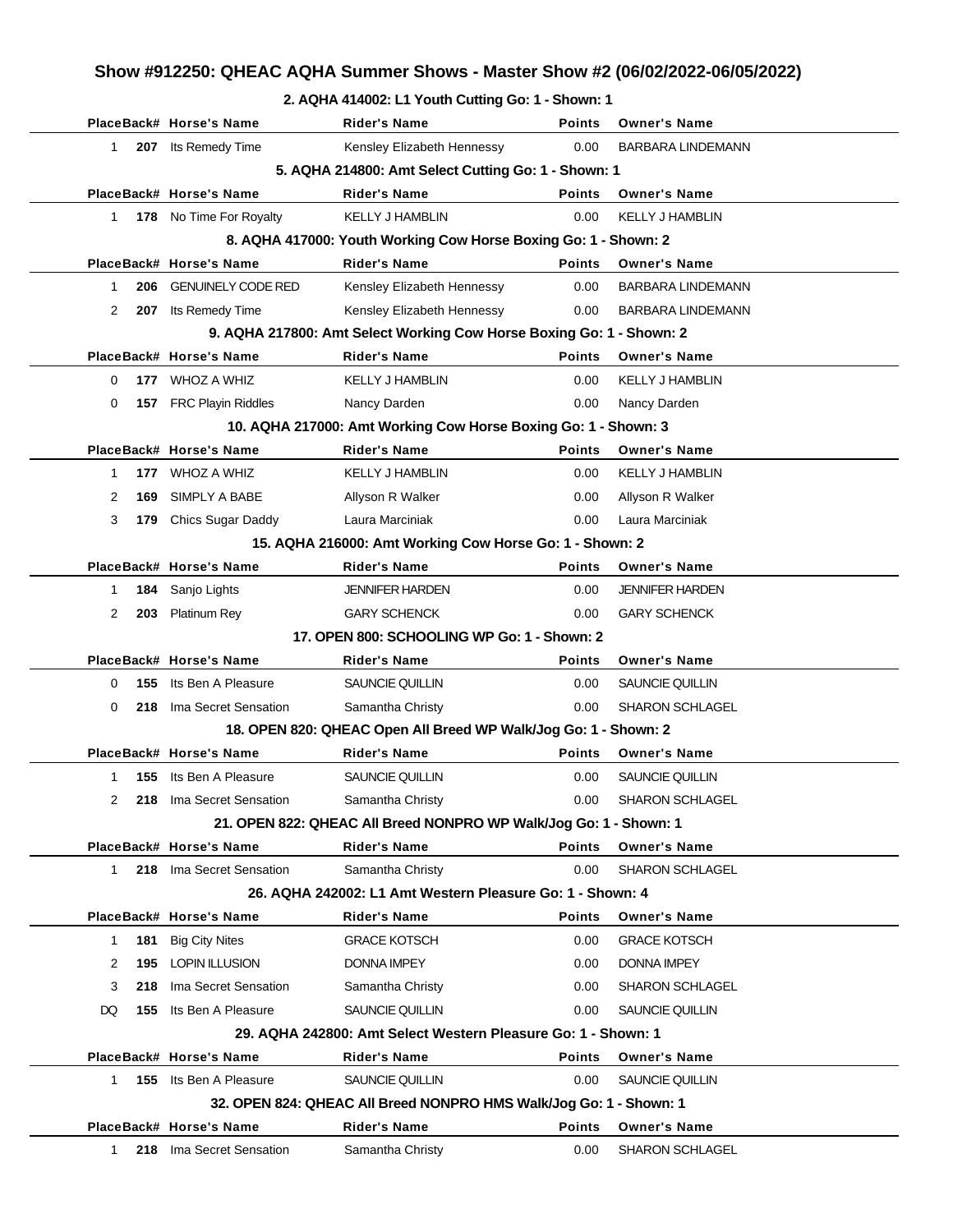#### **36. AQHA 240002: L1 Amt Western Horsemanship Go: 1 - Shown: 6**

|           | PlaceBack# Horse's Name     | <b>Rider's Name</b>                                               | <b>Points</b> | <b>Owner's Name</b>           |
|-----------|-----------------------------|-------------------------------------------------------------------|---------------|-------------------------------|
| 166<br>1  | Stylish Inferno             | AMANDA BREWER                                                     | 0.00          | AMANDA &/OR LIVONA            |
| 2<br>181  | <b>Big City Nites</b>       | <b>GRACE KOTSCH</b>                                               | 0.00          | <b>GRACE KOTSCH</b>           |
| 3<br>155  | Its Ben A Pleasure          | SAUNCIE QUILLIN                                                   | 0.00          | <b>SAUNCIE QUILLIN</b>        |
| 4<br>195  | <b>LOPIN ILLUSION</b>       | <b>DONNA IMPEY</b>                                                | 0.00          | <b>DONNA IMPEY</b>            |
| 5<br>202  | Invited Bythe Cowboy        | <b>CRAIG ROPER</b>                                                | 0.00          | Roper: Craig Or Keith Shields |
| 6<br>218  | Ima Secret Sensation        | <b>SHARON SCHLAGEL</b>                                            | 0.00          | <b>SHARON SCHLAGEL</b>        |
|           |                             | 38. AQHA 240800: Amt Select Western Horsemanship Go: 1 - Shown: 4 |               |                               |
|           | PlaceBack# Horse's Name     | <b>Rider's Name</b>                                               | <b>Points</b> | <b>Owner's Name</b>           |
| 202<br>1  | Invited Bythe Cowboy        | <b>CRAIG ROPER</b>                                                | 0.00          | Roper: Craig Or Keith Shields |
| 2<br>218  | Ima Secret Sensation        | <b>SHARON SCHLAGEL</b>                                            | 0.00          | <b>SHARON SCHLAGEL</b>        |
| DQ<br>155 | Its Ben A Pleasure          | SAUNCIE QUILLIN                                                   | 0.00          | SAUNCIE QUILLIN               |
| DQ<br>181 | <b>Big City Nites</b>       | <b>GRACE KOTSCH</b>                                               | 0.00          | <b>GRACE KOTSCH</b>           |
|           |                             | 42. AQHA 236002: L1 Amt Western Riding Go: 1 - Shown: 2           |               |                               |
|           | PlaceBack# Horse's Name     | <b>Rider's Name</b>                                               | <b>Points</b> | <b>Owner's Name</b>           |
| DQ<br>171 | <b>Toblerony Pony</b>       | Ida Higgins                                                       | 0.00          | Debbie Walker                 |
| DQ<br>238 | Whizen Thru The Cash        | Cindy Harbert                                                     | 0.00          | Sarah Vernon                  |
|           |                             | 48. AQHA 110909: Ranch Trail Go: 1 - Shown: 8                     |               |                               |
|           | PlaceBack# Horse's Name     | <b>Rider's Name</b>                                               | <b>Points</b> | <b>Owner's Name</b>           |
| 1<br>156  | <b>DILLON STARLIGHT</b>     | <b>RACHEL FINGERLE</b>                                            | 0.00          | RACHEL FINGERLE               |
| 2<br>160  | Cee My Foolish Tangy        | <b>SARAH CLIFFORD</b>                                             | 0.00          | NANCY W CARREL                |
| 3<br>198  | Shes Got Voodoo             | <b>KATHY TORRES</b>                                               | 0.00          | Lysbeth Wiggins               |
| 4<br>197  | Jewels Smart Remedy         | <b>SARAH CLIFFORD</b>                                             | 0.00          | JACK AND BEV SPARROWK         |
| 5<br>188  | Alpha Gun Shiner            | <b>STEPHANIE BOYES</b>                                            | 0.00          | STEPHANIE BOYES               |
| 6<br>168  | <b>Wild Haired Weezle</b>   | Debbie King                                                       | 0.00          | Debbie King                   |
| 7<br>199  | <b>BR Badger Smoke</b>      | <b>KATHY TORRES</b>                                               | 0.00          | Sarah Ann Westfall            |
| 8<br>201  | Betcha One Tyme             | <b>KATHY TORRES</b>                                               | 0.00          | Morgan Varney                 |
|           |                             | 49. AQHA 210909: Amt Ranch Trail Go: 1 - Shown: 10                |               |                               |
|           | PlaceBack# Horse's Name     | Rider's Name                                                      | <b>Points</b> | <b>Owner's Name</b>           |
| 1         | 166 Stylish Inferno         | AMANDA BREWER                                                     | 0.00          | AMANDA &/OR LIVONA            |
| 2<br>165  | <b>BOOM BOX DANCER</b>      | KIMBAL GRIFFITH                                                   | 0.00          | KIMBAL GRIFFITH               |
| 3<br>199  | <b>BR Badger Smoke</b>      | Sarah Ann Westfall                                                | 0.00          | Sarah Ann Westfall            |
| 4<br>182  | Ole Pal Hal                 | Kimberley H Donlon                                                | 0.00          | Kimberley H Donlon            |
| 5<br>215  | Pale Spin                   | <b>BARBIE FOWLER</b>                                              | 0.00          | <b>BARBIE FOWLER</b>          |
| 6<br>201  | Betcha One Tyme             | Morgan Varney                                                     | 0.00          | Morgan Varney                 |
| 7<br>184  | Sanjo Lights                | <b>JENNIFER HARDEN</b>                                            | 0.00          | <b>JENNIFER HARDEN</b>        |
| 8<br>177  | WHOZ A WHIZ                 | <b>KELLY J HAMBLIN</b>                                            | 0.00          | <b>KELLY J HAMBLIN</b>        |
| 9<br>202  | <b>Invited Bythe Cowboy</b> | <b>CRAIG ROPER</b>                                                | 0.00          | Roper: Craig Or Keith Shields |
| 10<br>179 | Chics Sugar Daddy           | Laura Marciniak                                                   | 0.00          | Laura Marciniak               |
|           |                             | 51. AQHA 103100: Yearling Stallions Go: 1 - Shown: 1              |               |                               |
|           | PlaceBack# Horse's Name     | <b>Rider's Name</b>                                               | <b>Points</b> | <b>Owner's Name</b>           |
| 1         | 232 Virtuosos               | ALEJANDRO RAMOS                                                   | 0.00          | TOM AND/OR CHERI GAYTON       |
|           |                             | 53. AQHA 103300: Three Yr Old Stallions Go: 1 - Shown: 1          |               |                               |
|           | PlaceBack# Horse's Name     | <b>Rider's Name</b>                                               | <b>Points</b> | <b>Owner's Name</b>           |
| 1         | Victorious Touchdown<br>220 | ALEJANDRO RAMOS                                                   | 0.00          | TOM AND/OR CHERI GAYTON       |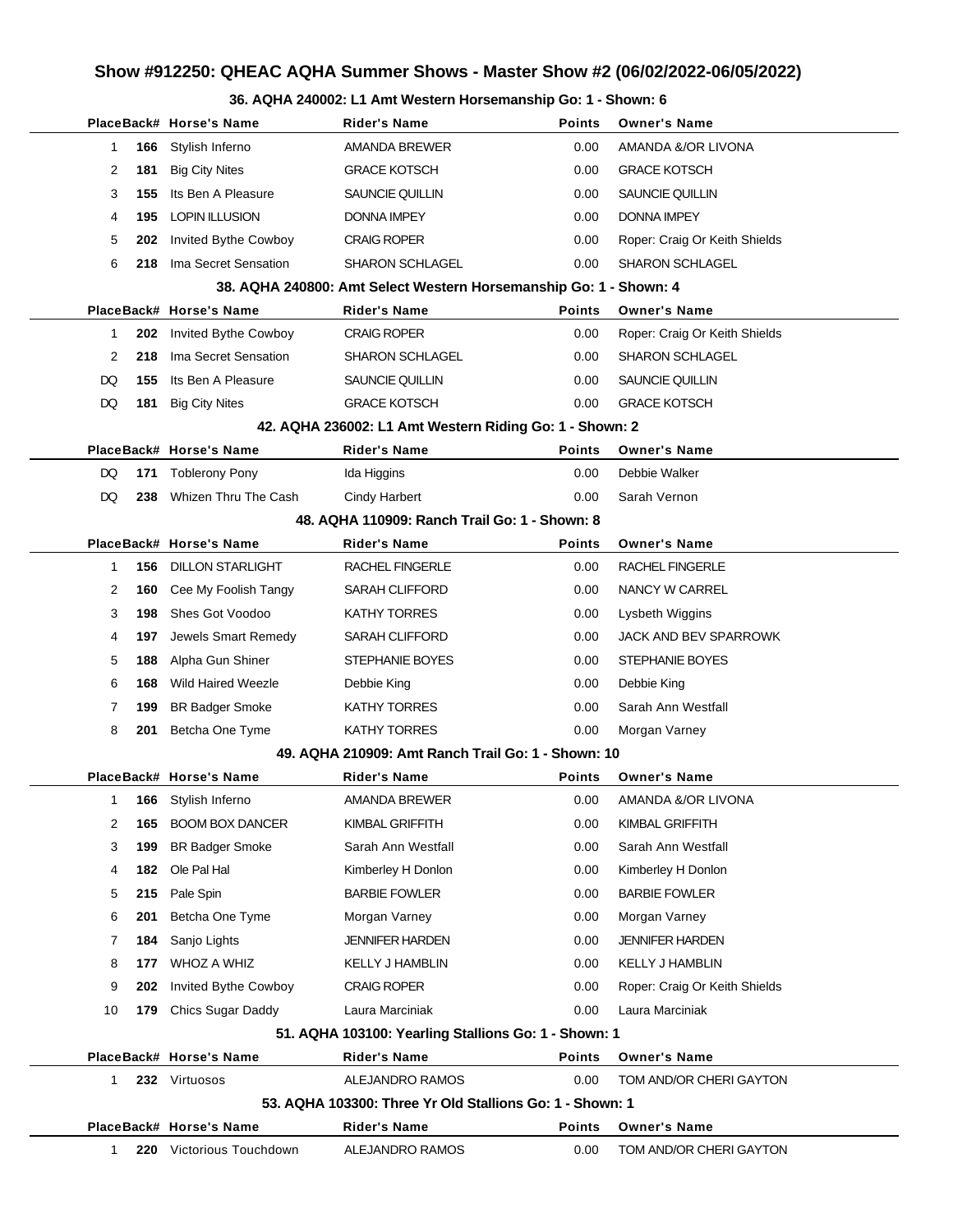**54. AQHA 103400: Aged Stallions Go: 1 - Shown: 1**

|                     | PlaceBack# Horse's Name  | <b>Rider's Name</b>                                                    | <b>Points</b> | <b>Owner's Name</b>               |
|---------------------|--------------------------|------------------------------------------------------------------------|---------------|-----------------------------------|
| 1                   | 231 Kay Cees Jet Settin  | ALEJANDRO RAMOS                                                        | 0.00          | TOM AND/OR CHERI GAYTON           |
|                     |                          | 56. AQHA 203100: Amt Yearling Stallions Go: 1 - Shown: 1               |               |                                   |
|                     | PlaceBack# Horse's Name  | <b>Rider's Name</b>                                                    | <b>Points</b> | <b>Owner's Name</b>               |
| 1                   | 232 Virtuosos            | <b>CHERI GAYTON</b>                                                    | 0.00          | TOM AND/OR CHERI GAYTON           |
|                     |                          | 58. AQHA 203300: Amt Three Yr Old Stallions Go: 1 - Shown: 1           |               |                                   |
|                     | PlaceBack# Horse's Name  | <b>Rider's Name</b>                                                    | Points        | <b>Owner's Name</b>               |
| 1.                  | 220 Victorious Touchdown | <b>CHERI GAYTON</b>                                                    | 0.00          | TOM AND/OR CHERI GAYTON           |
|                     |                          | 59. AQHA 203400: Amt Aged Stallions Go: 1 - Shown: 1                   |               |                                   |
|                     | PlaceBack# Horse's Name  | <b>Rider's Name</b>                                                    | <b>Points</b> | <b>Owner's Name</b>               |
| $\mathbf{1}$        | 231 Kay Cees Jet Settin  | <b>CHERI GAYTON</b>                                                    | 0.00          | TOM AND/OR CHERI GAYTON           |
|                     |                          | 61. AQHA 107400: Yearling Geldings Go: 1 - Shown: 1                    |               |                                   |
|                     | PlaceBack# Horse's Name  | <b>Rider's Name</b>                                                    | <b>Points</b> | <b>Owner's Name</b>               |
| 1                   | 223 IMA COOL CAT         | ALEJANDRO RAMOS                                                        | 0.00          | <b>GARY &amp; PATRICIA ARLUCK</b> |
|                     |                          | 64. AQHA 107700: Aged Geldings Go: 1 - Shown: 1                        |               |                                   |
|                     | PlaceBack# Horse's Name  | <b>Rider's Name</b>                                                    | <b>Points</b> | <b>Owner's Name</b>               |
| 1                   | 192 You Bet Hes Smart    | <b>DALE TINGLE</b>                                                     | 0.00          | <b>SANDY BALLARD</b>              |
|                     |                          | 65. AQHA 177000: Performance Halter Geldings Go: 1 - Shown: 1          |               |                                   |
|                     | PlaceBack# Horse's Name  | <b>Rider's Name</b>                                                    | <b>Points</b> | <b>Owner's Name</b>               |
| 1.                  | 213 TWITTER THIS KID     | <b>DALE TINGLE</b>                                                     | 0.00          | <b>SANDY BALLARD</b>              |
|                     |                          | 76. AQHA 105400: Yearling Mares Go: 1 - Shown: 1                       |               |                                   |
|                     | PlaceBack# Horse's Name  | <b>Rider's Name</b>                                                    | <b>Points</b> | <b>Owner's Name</b>               |
| 1                   | 212 BETTER WITH BUTTER   | <b>DALE TINGLE</b>                                                     | 0.00          | <b>SANDY BALLARD</b>              |
|                     |                          | 77. AQHA 105500: Two Yr Old Mares Go: 1 - Shown: 1                     |               |                                   |
|                     | PlaceBack# Horse's Name  | <b>Rider's Name</b>                                                    | <b>Points</b> | <b>Owner's Name</b>               |
| 1.                  | 158 FR Meet Me In Rome   | KATHY RAUCH                                                            | 0.00          | <b>JIM &amp; KATHY RAUCH</b>      |
|                     |                          | 79. AQHA 105700: Aged Mares Go: 1 - Shown: 1                           |               |                                   |
|                     | PlaceBack# Horse's Name  | <b>Rider's Name</b>                                                    | <b>Points</b> | <b>Owner's Name</b>               |
| $\mathbf{1}$        | 191 HR TEXAS ANGEL       | <b>DALE TINGLE</b>                                                     | 0.00          | <b>SANDY BALLARD</b>              |
|                     |                          | 82. AQHA 205500: Amt Two Yr Old Mares Go: 1 - Shown: 1                 |               |                                   |
|                     | PlaceBack# Horse's Name  | Rider's Name                                                           | <b>Points</b> | <b>Owner's Name</b>               |
| $\mathbf{1}$        | 158 FR Meet Me In Rome   | KATHY RAUCH                                                            | 0.00          | <b>JIM &amp; KATHY RAUCH</b>      |
|                     |                          | 100. OPEN 833: QHEAC All Breed NONPRO Trail Walk/Trot Go: 1 - Shown: 2 |               |                                   |
|                     | PlaceBack# Horse's Name  | Rider's Name                                                           | <b>Points</b> | <b>Owner's Name</b>               |
| 155<br>$\mathbf{1}$ | Its Ben A Pleasure       | <b>SHARON SCHLAGEL</b>                                                 | 0.00          | SAUNCIE QUILLIN                   |
| 2                   | 218 Ima Secret Sensation | Samantha Christy                                                       | 0.00          | <b>SHARON SCHLAGEL</b>            |
|                     |                          | 105. AQHA 238002: L1 Amt Trail Go: 1 - Shown: 1                        |               |                                   |
|                     | PlaceBack# Horse's Name  | <b>Rider's Name</b>                                                    | <b>Points</b> | <b>Owner's Name</b>               |
| $\mathbf{1}$        | 155 Its Ben A Pleasure   | SAUNCIE QUILLIN                                                        | 0.00          | SAUNCIE QUILLIN                   |
|                     |                          | 108. AQHA 238800: Amt Select Trail Go: 1 - Shown: 1                    |               |                                   |
|                     | PlaceBack# Horse's Name  | <b>Rider's Name</b>                                                    | <b>Points</b> | <b>Owner's Name</b>               |
| 1                   | 222 SPICEY CHIP          | KARMA SWANSON                                                          | 0.00          | <b>LYNN RAMSEY</b>                |
|                     |                          | 136, OPEN 6012: QHEAC NON-PRO REINING ALL BREED Go: 1 - Shown: 3       |               |                                   |
|                     | PlaceBack# Horse's Name  | Rider's Name                                                           | Points        | <b>Owner's Name</b>               |
| $\mathbf{1}$<br>227 | Paleface Spook           | <b>JAMES GRECH</b>                                                     | 0.00          | <b>JAMES GRECH</b>                |
|                     |                          |                                                                        |               |                                   |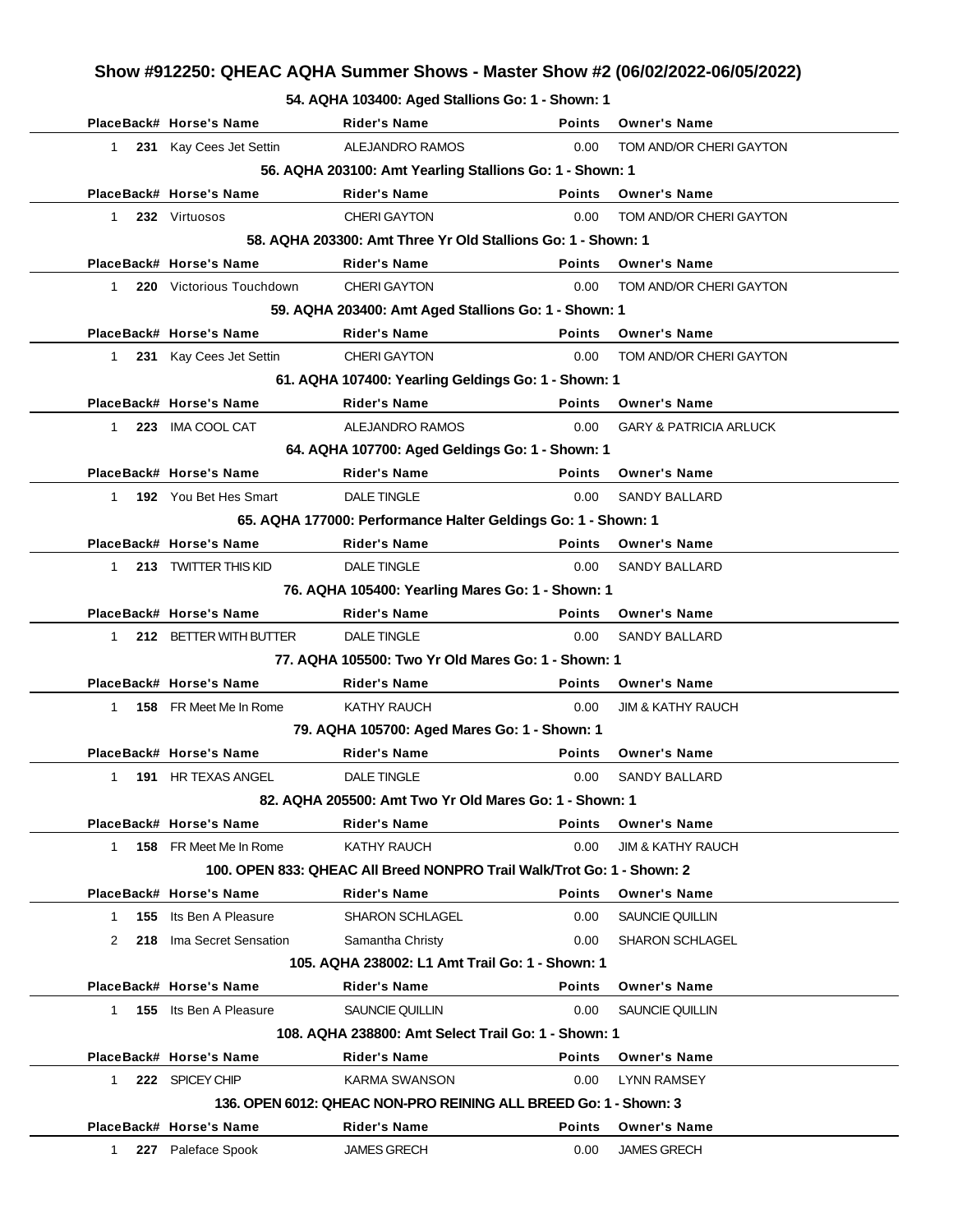| 2  |     | 240 Babys At The Bar       | Sophia Calamari                                                     | 0.00          | <b>Catherine Olson</b>        |
|----|-----|----------------------------|---------------------------------------------------------------------|---------------|-------------------------------|
|    |     |                            | 137. AQHA 234002: L1 Amt Reining Go: 1 - Shown: 4                   |               |                               |
|    |     | PlaceBack# Horse's Name    | <b>Rider's Name</b>                                                 | <b>Points</b> | <b>Owner's Name</b>           |
| 1  |     | 175 SJR Golden Girl        | DEBBIE E DIAZ                                                       | 0.00          | DEBBIE E DIAZ                 |
| 2  | 237 | <b>Never Forget Spooks</b> | Susan Atkinson                                                      | 0.00          | Susan Atkinson                |
| DQ | 238 | Whizen Thru The Cash       | <b>Cindy Harbert</b>                                                | 0.00          | Sarah Vernon                  |
| DQ |     | 167 SM Custom Play Chic    | Regina Needham                                                      | 0.00          | Regina Needham                |
|    |     |                            | 141. AQHA 234000: Amt Reining Go: 1 - Shown: 4                      |               |                               |
|    |     | PlaceBack# Horse's Name    | <b>Rider's Name</b>                                                 | <b>Points</b> | <b>Owner's Name</b>           |
| 1  | 203 | <b>Platinum Rey</b>        | <b>GARY SCHENCK</b>                                                 | 0.00          | <b>GARY SCHENCK</b>           |
| 2  | 243 | <b>BIG BAD BOBBI</b>       | <b>DEBBIE LAMSON</b>                                                | 0.00          | RYLEE AND/OR DEBORAH          |
| 3  | 175 | SJR Golden Girl            | TONY C DIAZ                                                         | 0.00          | DEBBIE E DIAZ                 |
| DQ |     | 237 Never Forget Spooks    | Susan Atkinson                                                      | 0.00          | Susan Atkinson                |
|    |     |                            | 142. OPEN 6013: QHEAC REINING OPEN ALL BREED/AGE Go: 1 - Shown: 5   |               |                               |
|    |     | PlaceBack# Horse's Name    | <b>Rider's Name</b>                                                 | <b>Points</b> | <b>Owner's Name</b>           |
| 1  | 188 | Alpha Gun Shiner           | <b>STEPHANIE BOYES</b>                                              | 0.00          | <b>STEPHANIE BOYES</b>        |
| 2  | 240 | Babys At The Bar           | Sophia Calamari                                                     | 0.00          | Catherine Olson               |
| 3  | 203 | <b>Platinum Rey</b>        | <b>GARY SCHENCK</b>                                                 | 0.00          | <b>GARY SCHENCK</b>           |
|    |     |                            | 144. AQHA 143004: L1 Ranch Riding Go: 1 - Shown: 5                  |               |                               |
|    |     | PlaceBack# Horse's Name    | <b>Rider's Name</b>                                                 | <b>Points</b> | <b>Owner's Name</b>           |
| 1. | 198 | Shes Got Voodoo            | KATHY TORRES                                                        | 0.00          | Lysbeth Wiggins               |
| 2  | 194 | Smokin Jo Cash             | STEPHANIE BOYES                                                     | 0.00          | <b>TERESA SEALANDER</b>       |
| 3  | 188 | Alpha Gun Shiner           | STEPHANIE BOYES                                                     | 0.00          | STEPHANIE BOYES               |
| 4  | 199 | <b>BR Badger Smoke</b>     | Sarah Ann Westfall                                                  | 0.00          | Sarah Ann Westfall            |
| 5  | 201 | Betcha One Tyme            | Morgan Varney                                                       | 0.00          | Morgan Varney                 |
|    |     |                            | 146. AQHA 143100: Junior Ranch Riding Go: 1 - Shown: 3              |               |                               |
|    |     | PlaceBack# Horse's Name    | <b>Rider's Name</b>                                                 | <b>Points</b> | <b>Owner's Name</b>           |
| 1  | 164 | Stylish In My Boots        | <b>HEATHER BRYANT</b>                                               | 0.00          | <b>HEATHER BRYANT</b>         |
| 2  | 198 | Shes Got Voodoo            | KATHY TORRES                                                        | 0.00          | Lysbeth Wiggins               |
| 3  | 201 | Betcha One Tyme            | Morgan Varney                                                       | 0.00          | Morgan Varney                 |
|    |     |                            | 148. AQHA 243002: L1 Amt Ranch Riding Go: 1 - Shown: 6              |               |                               |
|    |     |                            |                                                                     |               |                               |
|    |     | PlaceBack# Horse's Name    | Rider's Name                                                        | <b>Points</b> | <b>Owner's Name</b>           |
| 1  | 169 | SIMPLY A BABE              | Allyson R Walker                                                    | 0.00          | Allyson R Walker              |
| 2  | 167 | SM Custom Play Chic        | Regina Needham                                                      | 0.00          | Regina Needham                |
| 3  | 170 | Sista From Anotha Mr       | Stephen R Walker                                                    | 0.00          | Stephen R Walker              |
| 4  | 179 | Chics Sugar Daddy          | Laura Marciniak                                                     | 0.00          | Laura Marciniak               |
| 5  | 202 | Invited Bythe Cowboy       | <b>CRAIG ROPER</b>                                                  | 0.00          | Roper: Craig Or Keith Shields |
| 6  |     | 162 Louis Bonner           | Meghan Carr                                                         | 0.00          | Meghan Carr                   |
|    |     |                            |                                                                     |               |                               |
|    |     | PlaceBack# Horse's Name    | 150. AQHA 243000: Amt Ranch Riding Go: 1 - Shown: 5<br>Rider's Name | <b>Points</b> | <b>Owner's Name</b>           |
| 1. | 177 | WHOZ A WHIZ                | KELLY J HAMBLIN                                                     | 0.00          | <b>KELLY J HAMBLIN</b>        |
| 2  | 243 | <b>BIG BAD BOBBI</b>       | DEBBIE LAMSON                                                       | 0.00          | RYLEE AND/OR DEBORAH          |
| 3  | 215 | Pale Spin                  | <b>BARBIE FOWLER</b>                                                | 0.00          | <b>BARBIE FOWLER</b>          |
| 4  | 179 | Chics Sugar Daddy          | Laura Marciniak                                                     | 0.00          | Laura Marciniak               |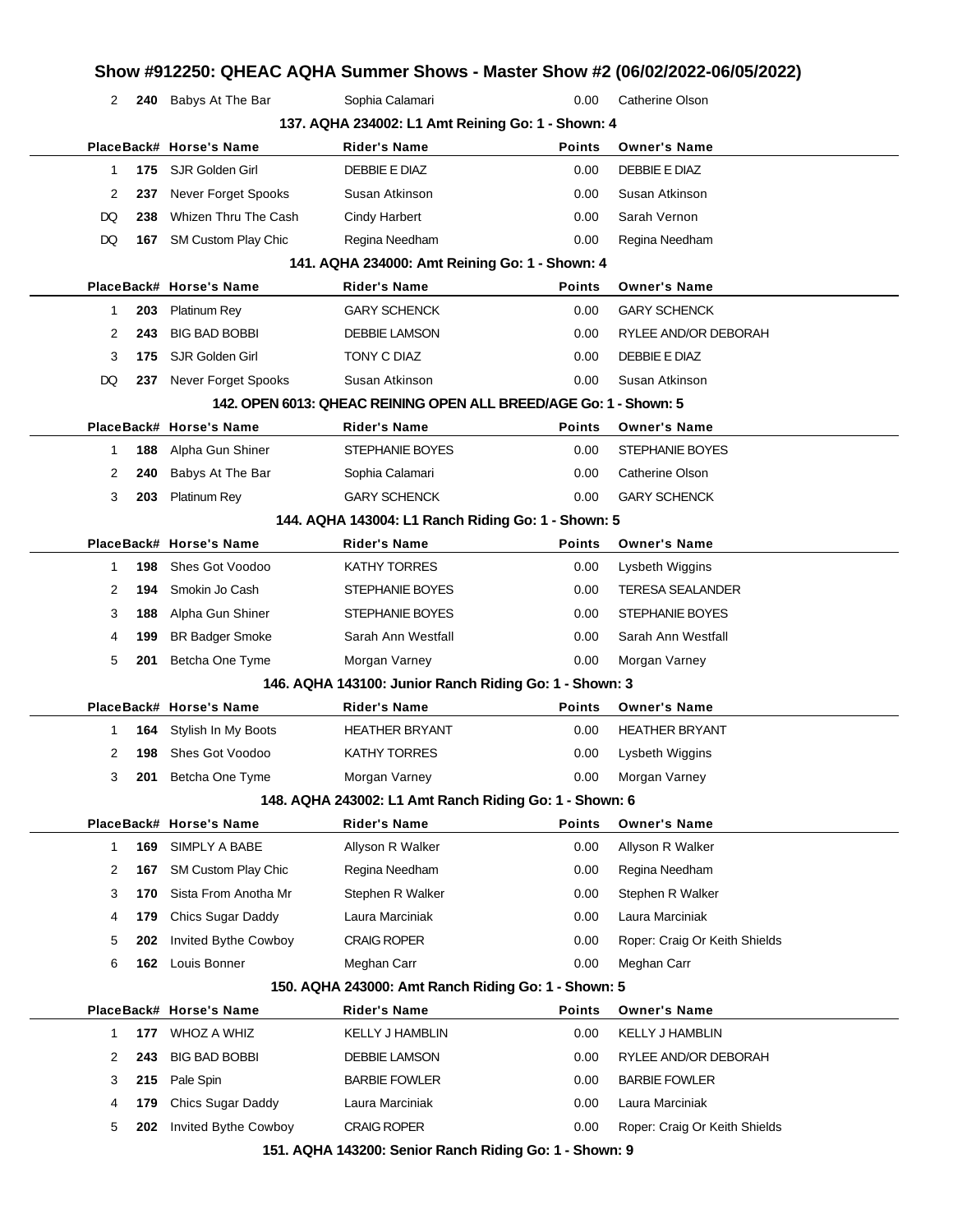l.

|             |     | PlaceBack# Horse's Name     | <b>Rider's Name</b>                                               | <b>Points</b> | <b>Owner's Name</b>     |
|-------------|-----|-----------------------------|-------------------------------------------------------------------|---------------|-------------------------|
| 1           | 156 | <b>DILLON STARLIGHT</b>     | RACHEL FINGERLE                                                   | 0.00          | RACHEL FINGERLE         |
| 2           | 177 | WHOZ A WHIZ                 | <b>KELLY J HAMBLIN</b>                                            | 0.00          | KELLY J HAMBLIN         |
| 3           | 160 | Cee My Foolish Tangy        | <b>SARAH CLIFFORD</b>                                             | 0.00          | NANCY W CARREL          |
| 4           | 194 | Smokin Jo Cash              | STEPHANIE BOYES                                                   | 0.00          | TERESA SEALANDER        |
| 5           | 199 | <b>BR Badger Smoke</b>      | Sarah Ann Westfall                                                | 0.00          | Sarah Ann Westfall      |
| 6           | 179 | Chics Sugar Daddy           | Laura Marciniak                                                   | 0.00          | Laura Marciniak         |
| 7           | 188 | Alpha Gun Shiner            | <b>STEPHANIE BOYES</b>                                            | 0.00          | STEPHANIE BOYES         |
| 8           | 207 | Its Remedy Time             | Kensley Elizabeth Hennessy                                        | 0.00          | BARBARA LINDEMANN       |
| 9           | 206 | <b>GENUINELY CODE RED</b>   | Kensley Elizabeth Hennessy                                        | 0.00          | BARBARA LINDEMANN       |
|             |     |                             | 156. AQHA 122000: Dally Team Roping - Heading Go: 1 - Shown: 5    |               |                         |
|             |     | PlaceBack# Horse's Name     | <b>Rider's Name</b>                                               | <b>Points</b> | <b>Owner's Name</b>     |
| DQ          | 208 | <b>YY Showstoppin Shine</b> | Wes Chappell                                                      | 0.00          | Jane Rude               |
| DQ          | 216 | HIRE PEPPY J FOR CASH       | DALE TINGLE                                                       | 0.00          | DARLENE TINGLE          |
| DQ          | 221 | MS MARILYN MONROAN          | DARLENE TINGLE                                                    | 0.00          | SANDY BALLARD           |
| DQ          | 213 | <b>TWITTER THIS KID</b>     | Anthony Arroyo Picado                                             | 0.00          | SANDY BALLARD           |
| DQ          |     | 214 PEPPY JAYS PANTS        | Anthony Arroyo Picado                                             | 0.00          | ANNA LUCINDA BOWEN      |
|             |     |                             | 157. AQHA 124000: Dally Team Roping - Heeling Go: 1 - Shown: 5    |               |                         |
|             |     | PlaceBack# Horse's Name     | <b>Rider's Name</b>                                               | <b>Points</b> | <b>Owner's Name</b>     |
| 1           | 208 | <b>YY Showstoppin Shine</b> | Wes Chappell                                                      | 0.00          | Jane Rude               |
| 2           | 214 | PEPPY JAYS PANTS            | Anthony Arroyo Picado                                             | 0.00          | ANNA LUCINDA BOWEN      |
| 3           | 213 | <b>TWITTER THIS KID</b>     | Anthony Arroyo Picado                                             | 0.00          | SANDY BALLARD           |
| DQ          | 216 | HIRE PEPPY J FOR CASH       | DALE TINGLE                                                       | 0.00          | DARLENE TINGLE          |
| DQ          | 221 | <b>MS MARILYN MONROAN</b>   | DARLENE TINGLE                                                    | 0.00          | SANDY BALLARD           |
|             |     |                             | 160. AQHA 114000: Cutting Go: 1 - Shown: 3                        |               |                         |
|             |     | PlaceBack# Horse's Name     | <b>Rider's Name</b>                                               | <b>Points</b> | <b>Owner's Name</b>     |
| 1           | 217 | <b>Bills Smart Starlite</b> | Jessie Dancer                                                     | 0.00          | Raymond C Mr And/Or Mrs |
| 2           | 186 | <b>Magical Fox</b>          | Jaton L Lord                                                      | 0.00          | Diane E Athey           |
| 3           | 185 | <b>Rebel Beez</b>           | Jaton L Lord                                                      | 0.00          | Jaton Lord Horses, Inc. |
|             |     |                             | 9000. AQHA 101000: Grand Champion Stallions Go: 1 - Shown: 3      |               |                         |
|             |     | PlaceBack# Horse's Name     | <b>Rider's Name</b>                                               | <b>Points</b> | <b>Owner's Name</b>     |
| $\mathbf 1$ |     | 220 Victorious Touchdown    | ALEJANDRO RAMOS                                                   | 0.00          | TOM AND/OR CHERI GAYTON |
|             |     |                             | 9001. AQHA 101100: Reserve Champion Stallions Go: 1 - Shown: 3    |               |                         |
|             |     | PlaceBack# Horse's Name     | <b>Rider's Name</b>                                               | <b>Points</b> | <b>Owner's Name</b>     |
| 1           |     | 232 Virtuosos               | ALEJANDRO RAMOS                                                   | 0.00          | TOM AND/OR CHERI GAYTON |
|             |     |                             | 9002. AQHA 201000: Amt Grand Champion Stallion Go: 1 - Shown: 3   |               |                         |
|             |     | PlaceBack# Horse's Name     | <b>Rider's Name</b>                                               | <b>Points</b> | <b>Owner's Name</b>     |
| $\mathbf 1$ |     | 220 Victorious Touchdown    | <b>CHERI GAYTON</b>                                               | 0.00          | TOM AND/OR CHERI GAYTON |
|             |     |                             | 9003. AQHA 201100: Amt Reserve Champion Stallion Go: 1 - Shown: 3 |               |                         |
|             |     | PlaceBack# Horse's Name     | <b>Rider's Name</b>                                               | <b>Points</b> | <b>Owner's Name</b>     |
| 1.          |     | 232 Virtuosos               | <b>CHERI GAYTON</b>                                               | 0.00          | TOM AND/OR CHERI GAYTON |
|             |     |                             | 9004. AQHA 101400: Grand Champion Geldings Go: 1 - Shown: 2       |               |                         |
|             |     | PlaceBack# Horse's Name     | <b>Rider's Name</b>                                               | <b>Points</b> | <b>Owner's Name</b>     |
| 1           |     | 192 You Bet Hes Smart       | SANDY BALLARD                                                     | 0.00          | SANDY BALLARD           |
|             |     |                             | 9005. AQHA 101500: Reserve Champion Gelding Go: 1 - Shown: 2      |               |                         |
|             |     | PlaceBack# Horse's Name     | Rider's Name                                                      | <b>Points</b> | <b>Owner's Name</b>     |